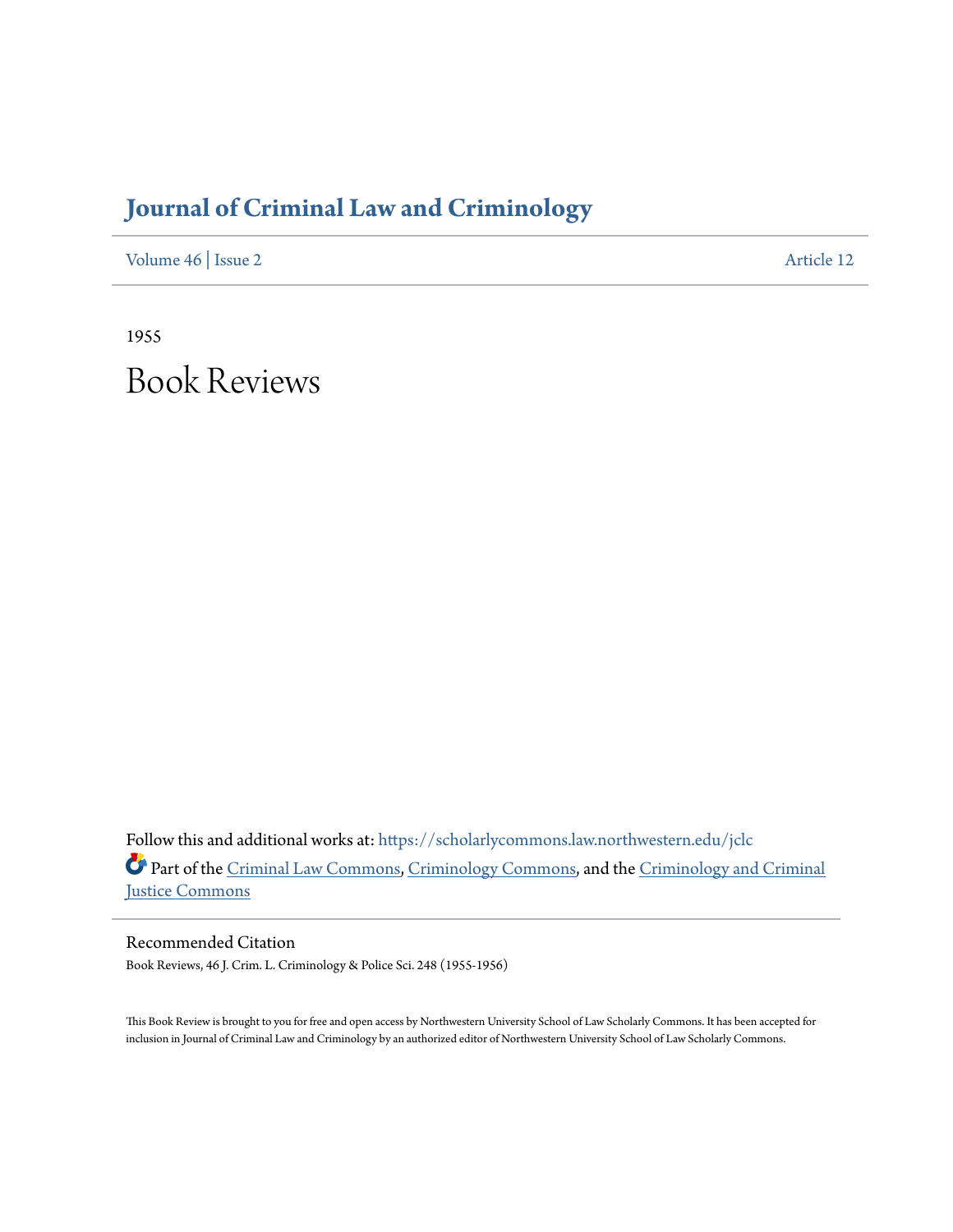A DYN.AMIC PSYCHOPATHOLOGY OF CHILDHOOD. *Lauretta Bender.* Charles C. Thomas, Springfield, Ill., 1954, xi + 275. \$7.50.

This is the third book in the Bellevue Studies of Child Psychiatry, and as the previous two, it contains a series of papers collected from among the staff members who have been studying these children at Bellevue Hospital. Only one chapter contains previously unpublished material (Chapter 7); and additionally Part I of Chapter 9. Part I of Chapter 5 has been rewritten, but for the most part there is no material which has not found publication elsewhere. An extremely wide range of material is covered: from language and comic books to reactions to war and death; from neuroses and hallucinations to Alice in Wonderland. The material is covered thoroughly and as with the previous two books, the case history technique is used. There are extensive details of each child given with commentary and explanation; and in many cases pictures of projective techniques, in an attempt to bring forth the dynamics relating to the development of each phenomenon under discussion.

Despite the fact that a clear dynamic picture of the aetiology and development of each case is presented, it is difficult to say how much this book contributes to professional knowledge on the subject of children's psychopathology which was not hitherto known. The material itself has been published elsewhere; there is no transition from one chapter to another, no writing to tie one portion of the book to the next; nor is it anything less than quite difficult to make generalizations from one or even many observed cases when there are no controlled methods in use **...** this is despite the fact that innumerable single cases are given in the book to demonstrate a point. This is simply to say that when we observe something in a child, we can relatively easily indicate the reason for such action--but whether this is a valid explanation or not is another matter. Some other explanation given at another time might seem

equally likely. From the standpoint of "likelihood" there can be no question but that the material cited seems reasonable and logical; but one cannot help but feel when finished reading the book-"but these things are obvious when anyone observes children-is there any way of saying that these things that have been read are really so?". The answer must bc "No", from the manner in which the presentation has been made. There are no real "methods", controls, experimental checks and balances. At the risk of taking material out of context, all too frequently such statements are made, for example, that a girl's father had died, and then later-"Psychiatric examination revealed that she was depressed. **.** .". Should she not **be?** In short, it must be concluded that this book is fashioned for the naive. Yet the book seems to have been designed for a more sophisticated audience, at least from the standpoint of language. There is, however, revealed a wealth of clinical data which gives many clues to watch for in dealing with children and much valuable material on children's reactions to frustrations. Finally, it might appear that this book could appear more naive than it is actually, since it must be remembered that these articles were first published nearly twenty years ago-that is, at least some of the sections first saw light in 1936, and the remainder of them have been published in the period 1937 to 1952. It may be simply that we are now more familiar with phenomena which were not noticed or were considered quite unusual at that time.

**A.** STANLEY WEBSTER

**THE** PsYciATRIc LTERVIEW. **By** *Harry Stack Sullivan.* New York, W. W. Norton & Company, 1954, Pp. xxiii, 246, \$4.50.

This is the second volume in a contemplated series of writings **by** the late Dr. Sullivan, edited by Helen Swick Perry and Mary Ladd Gawel. While the former, The *Interpersonal*

Knoxville, Tenn.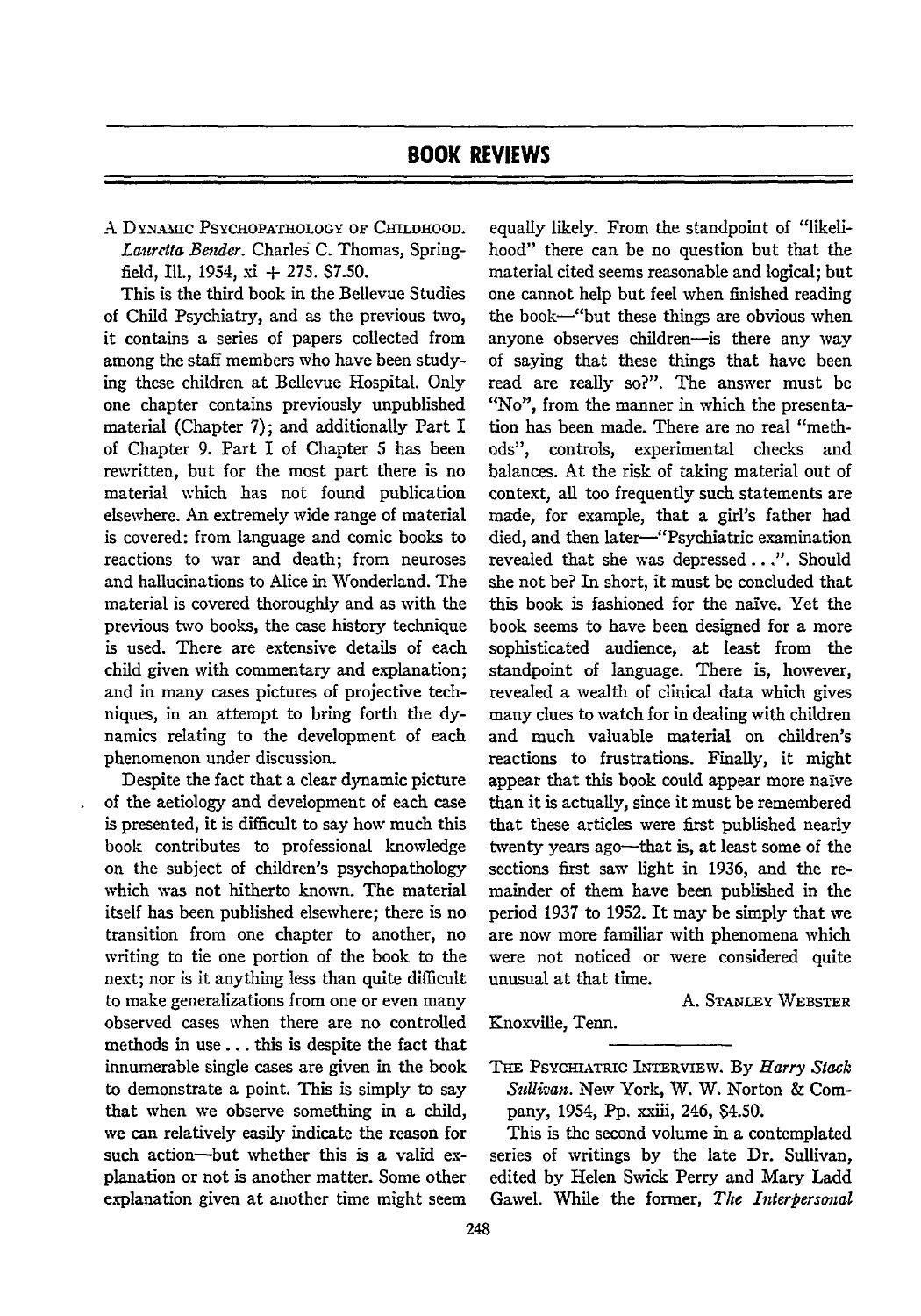*Theory of Psychiatry,* deals in the words of Rollo May with "our age of unrelatedness, in which, beneath all the chatter of radio and newspapers and all the multitudes of 'contacts,' people are often strangers to each other," the second and present book speaks of specific and quite useful techniques.

The term psychiatric as used here "indicates that the interview is considered to be an interpersonal phenomenon, and that the data for its study and comprehension are to be derived from the observation of what goes on between the participants." Therefore, Dr. Sullivan's presentation in this book, as derived from papers, lectures, and notes, is practically related not only to the psychiatrist and his patient, "but to the interviewer and interviewee in a wide variety of situations." There is no fixed time limit to an interview; it may last from a single conference of sixty or ninety minutes's duration or may encompass a course of several meetings, or may be elaborated in many sessions of intensive psychotherapy.

Thus practitioners of a host of disciplines, including but not exclusive of psychiatry, will benefit from reading this book, especially if they are not "frightened away" by the term psychiatric. This reviewer found the book extremely readable, non-technical, and of definite interest to any practitioner dealing with or "interviewing" clients or patients.

HANs **A. ILLING**

Los Angeles

- *Tim* **SCOURGE OF** THE **SWASTIKA. A** SHORT HISTORY OF NAZI WAR CRIMES. By Lord *Russell of Liverpool.* New York: Philosophical Library, Inc., 1954, Pp. 259. \$4.50.
- HARVEST OF HATE. THE NAZI PROGRAM FOR THE DESTRUCTION OF THE JEWS IN EUROPE. By *Léon Poliakov*. Syracuse, N. Y.: Syracuse University Press, 1954, Pp. 338. \$3.75.

Of the Roman senator's (Cato's) orations, little has come down to us except the fanatic refrain: Ceterum censeo Carthaginem esse delendam (by the way, I am still of the opinion that we must destroy Carthage). After a while, his persistence got him his wish. So did Julius

Streicher's persistence when he advocated the extermination of the German Jews long before the "lenient" Hitler and Himmler ever conceived the method of "elimination" to "solve the Jewish problem."

Poliakov's and Lord Russell's books present to the reader the history of the elimination of six million Jews plus another million of assorted nationals. One might question the timeliness of such publications in the light of the world's new attitude toward an alleged "new" Germany. But few could question the necessity of such publications, except perhaps the British Government which forced Lord Russell to resign from his post as Assistant Judge Advocate General because he refused to drop publication of *The Scourge of the Swastika.*

Both books contain similar, often the same, material. Both authors seem to have had the exposition and conception derived from the same or like material. But their backgrounds, stations in life and outlooks, and consequently their methods of presentation differ so much that the reader will be able to choose between the two books. Lord Russell is a jurist. His book is primarily a descriptive presentation, documented with depositions and official bulletins, although with no references attached. Being the austere jurist, the ugliness of the investigation forces him to inject adjectives now and then, such as "horrible," "inhuman," etc. His quotations from documents are relatively few, although all of them are authentic, and he feels it necessary as the jurist he is to introduce new Nazi underlings and commanders, as they appear in the book, with short sketches of their prior criminal records (which most of them had). Poliakov, on the other hand, is a social psychologist and a scientist. Besides, he is a member of the Brotherhood of Former Inmates of Concentration Camps ("K.Z.'lers"), and thus could speak from his own experience. Yet, he lets others speak, almost through the entire book. Above all: he is the super-objective historian, whose job is merely narration. Analyses and interpretations are very few and far between and, then, made mostly by others, such as the Viennese Bruno Bettelheim, himself a former inmate, or some inmates' discussion in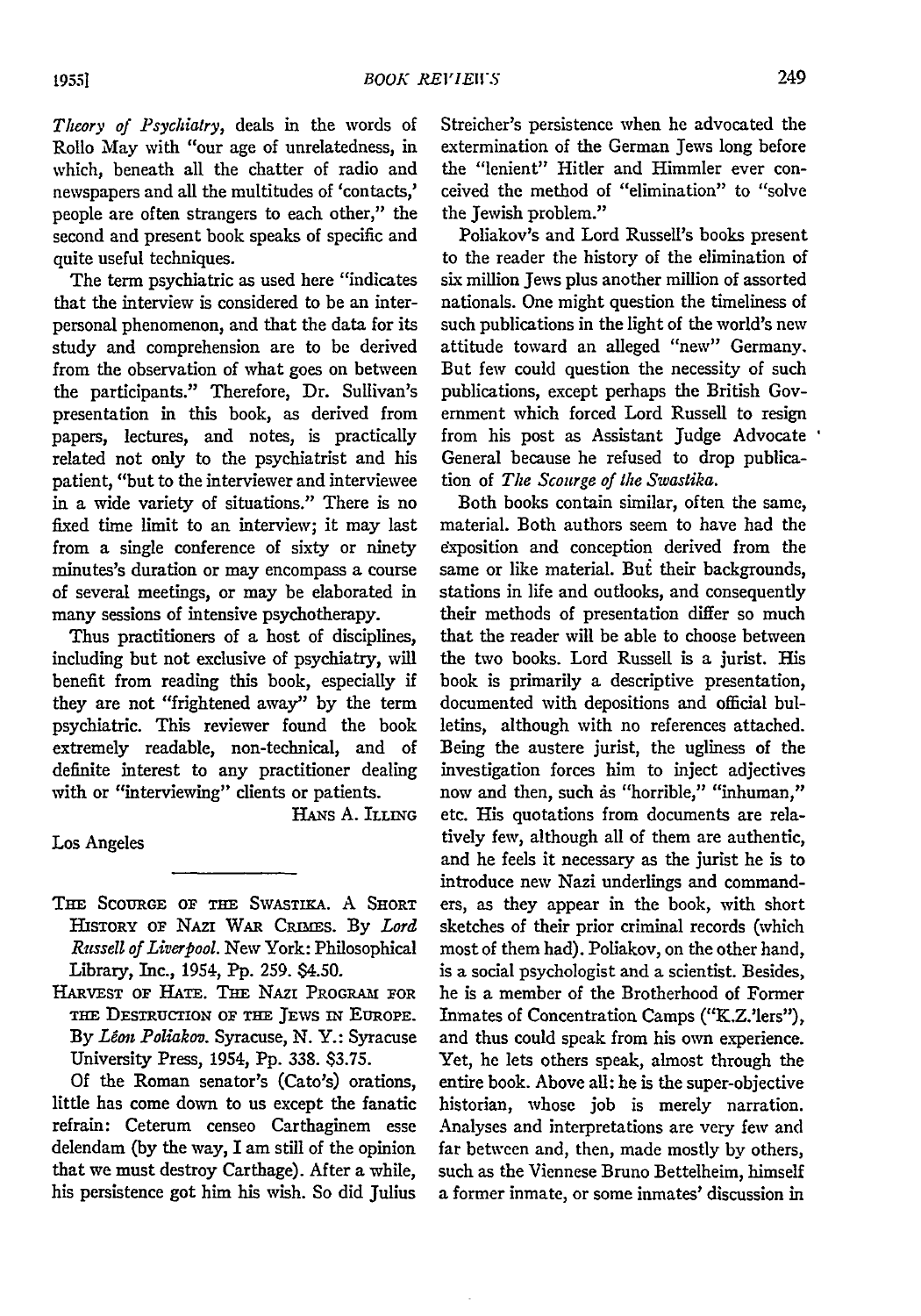a camp, how Gandhi would have "behaved" under similar circumstances.

I would like to present as an example a comparison of both, Lord Russell's and Poliakov's, treatment of the same subject. Take the gassing of inmates in Auschwitz. Lord Russell describes the following scene: "The doors were locked and one or two tins of 'Cyclon B' were thrown in through specially constructed apertures in the walls. 'Cyclon B' was generally used for this purpose and contained a crude compound of prussic acid. The time it took to kill the victims varied according to the state of the weather but was seldom longer than ten minutes. Half an hour later the doors opened and the bodies were removed by the prisoners' Kommando and were buried in the pits. Before the corpses were cremated gold teeth and rings were removed..." (p. 168). Now Poliakov, who is quoting in full the deposition of a member of the Waffen SS, excerpted in this review:

"Yes, I saw everything and waited. My stopwatch clocked it all: 50 minutes, 70 minutes, and the Diesel still would not start! The men were waiting in the gas chambers. You could hear them weeping-as 'though in a synagogue,' said Professor Pfannenstiel, his eyes glued to the window in the wooden door. Twenty-five minutes passed. You could see through the window that many were already dead, for an electric light illuminated the interior of the room. All were dead after thirtytwo minutes! Jewish workers on the other side opened the wooden doors. They had been promised their lives in return for doing this horrible work plus a small percentage of the money and the valuables collected. The men were still standing, like columns of stone, with no room to fall or to lean. Even in death you could tell the families, all holding hands. It was difficult to separate them while emptying the rooms for the next batch. The bodies were tossed out, blue wet with urine and sweat, the legs smeared with excrement and menstrual blood. Two dozen workers were busy checking mouths which they opened with iron hooks. 'Gold to the left, no gold to the right.'" (p. 195).

These being fairly typical specimens of the

two books, the reader may choose according to the strength of his nerves and the resistance of his stomach. Quoting Joseph Tenenbaum, author of *Underground* and *In Search of a Lost People,* who during his visit to Poland was sickened to further excruciating details of the life in the Nazi *Gehenna,* was told by an inmate with great bitterness: "If we could suffer all this, the least you can do is sit and listen." This reviewer's preference of the two books would go to Poliakov. Not because his book is better written, but because his depositions are selected for one purpose: to hit the reader between his eyes and on his chin with facts and figures about a crime which is unforgivable and of which Reinhold Niebuhr, who wrote the very short sendoff, says this: "I think one must read it with a contrite sense, transcending all moral issues, that it was our humanity which was capable under certain historical conditions, of sinking into inhumanity."

Above all, Poliakov attempts, and I think quite effectively, to transmit a message with his grisly presentations (according to Hermann Rauschning, "Dante's hell seemed like a comedy in comparison. Not for nothing is Auschwitz called an extermination camp."): The Jews, six millions of them, could only be exterminated because (a) of the complacency and indifference of the so-called "democratic" countries and **(b)** of the Jews own *Heintatlosigkeit;* being a people without a country, they were without support. Both reasons are interrelated. Both reasons are good today, still, the state of Israel notwithstanding. Zola's "J'accuse" is repeated here in a narrative the contents of which were neither known to Zola or his generation nor to anyone or any generation that went before.

HANs A. ILLING

Los Angeles, Calif.

CONFLICT AND THE WEB OF GROUP-AFFILIA-**TIONS.** By *Georg Si{nrnel.* Glencoe, Illinois: The Free Press, 1955, 195 pp., \$3.50.

It may seem odd to "review" writings of an author, which were published more than half a century ago both in the original German and in an outdated English translation. However,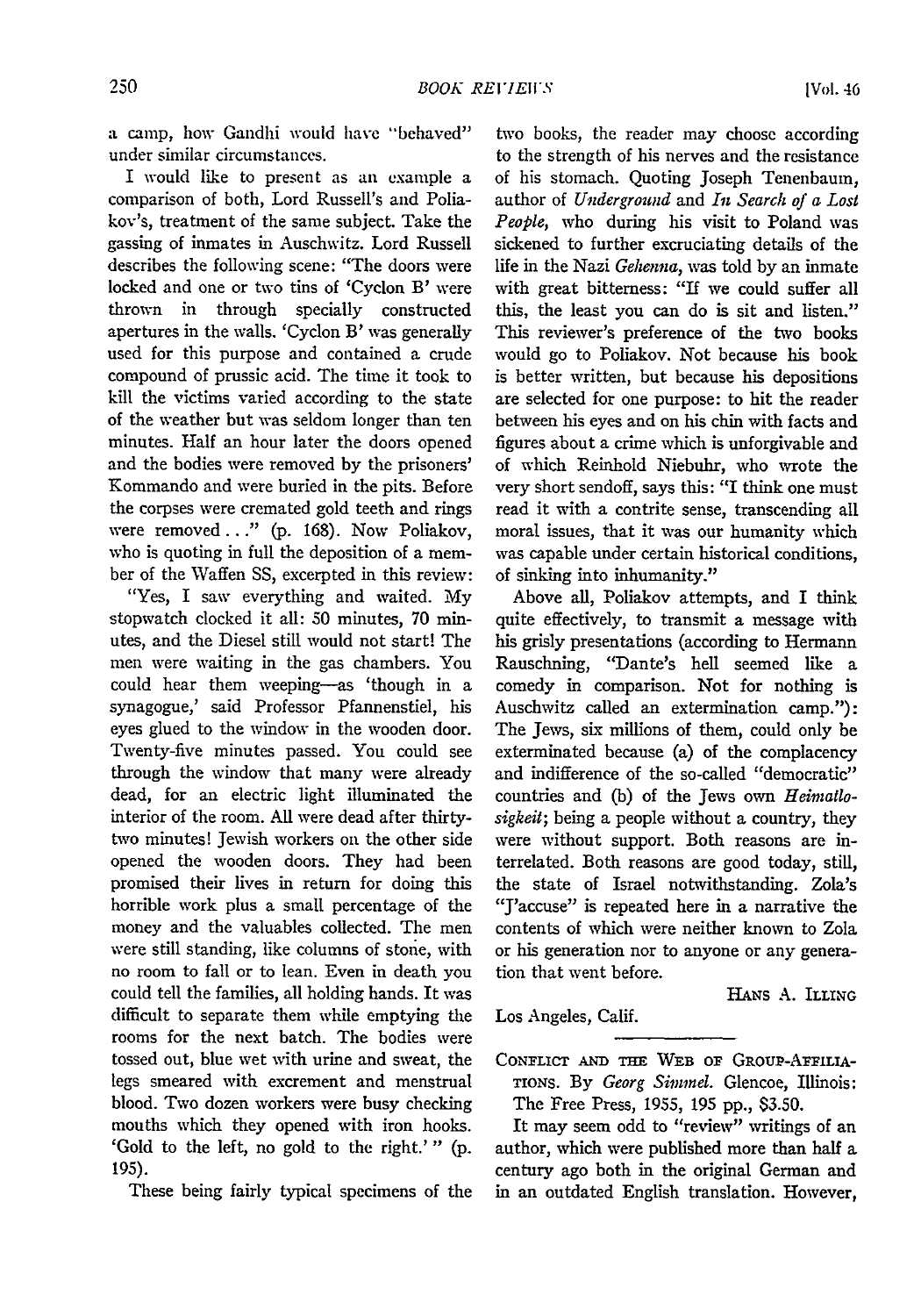with the advances of modern psychology, psychiatry, and the "discovery" of dynamic interrelationships of groups, be they small or large, the translators of the present essays, Professors Kurt H. Wolff and Reinhard Bendix respectively, as well as the publisher did American scholars a distinct service.

Georg Simmel (along with Max Weber, Karl Mannheim, Franz Oppenheimer, and Leopold von Wiese) is one of the fathers of modem German sociology and social psychology. All of them reached the peak of their work, their teachings and writings around the turn of the last century. Simmel's *Soziologie,* as well as that of the others, did not seem to be as narrowly defined in its aim and scope as its American counterpart. German *Soziologie* encompasses a great many endeavors, which American sociology feels is not its proper avenue of competence, such as the dynamics of groups, political science, economics, etc. I suppose that German *Soziologie* is just as full of *Weltanschauung* and *Gruendlichkeit,* as other sciences for which the Germans are famous.

The present volume includes two essays, which were published by Simmel originally in 1902 as a separate article as *Der Streit* (to be included as chapter 4 in *Soziologie* in 1908) and *Die Kreuzung sozialer Kreise,* republished in Munich in 1922. (The reviewer was unable to ascertain when the latter essay was published originally.) Both essays had been translated into the English before, the former, *Der Streit,* as early as 1908! So much for the history of these essays.

The reviewer will refrain from "telling all" about this modestly priced, but immensely valuable, book. What he can tell the reader may come as news. For many years and up to this date, many group psychotherapists have come to assume that Moreno's experiments with sociometric relations of actors on a stage (Stehgreif theater) in 1912 constitute the cradle and the beginning of group psychotherapy. Bach and Illing<sup>1</sup> have discovered in

**1** GEORGE R. BAcH and **HANs A. ILLING,** *Eine Idstorische Perspektive in der Gruppenpsychotherapie,* ZEITSCHRIFT FUER PSYCHOSOMATISCHE MEDIZIN. **1955.**

Simmel an earlier source and a broad philosophic basis for an interaction analysis, which must have stimulated Moreno. Aside from the fact that Moreno experimented clinically and successfully early in the century, it was Simmel who in the 1890's laid the foundation to a modem theory of sociometry, a theory upon which many Americans practise daily, without, perhaps, being aware of the German cradle of these ideas.

The present two essays constitute the reflection of Simmel's thinking and should, for the reasons given above, be an absolute "must" to every group psychotherapist regardless of his frame of reference. While this reviewer is not contesting Moreno's undeniable merits in being a pioneer practitioner of group therapy in this country, a revision of thinking, pertaining to the origin of ideas, should be fair and square.

HANS A. ILLING

Los Angeles

GAPHoLoGIE **ET PHYSIOLOGE** DE L'EcRiruRE. By *Dr. H. Callewaert.* Pub., E. Nauwelaerts,

Louvain, 1954, with 53 figures and tables.

The author winds up with a negative criticism of graphology, quoting P. Janet's words of 1937: "Graphology is not yet in existence. It will be (some day) a small part in a small chapter of normal and pathopsychology." In works critical of graphology, it happens rather typically that a good deal of the refutation is directed against graphologists, many of whom are at present, to be sure, poorly trained and unfamiliar with psychology, psychiatry, neurology and scientific methods in general.

Does that mean that graphological methods as such, i.e., the examination of character through motoric traces and from the motorium is impossible? The author's main argument rests with the peripheral disorders in handwriting in various neurological diseases. He does not stop once to ask himself whether the many motoric peculiarities in script could have some influence on the character and be in turn influenced by the personality. A person can change his handwriting. Where then, the author asks, could the personality come in? Again one wonders why he disdains to consult

251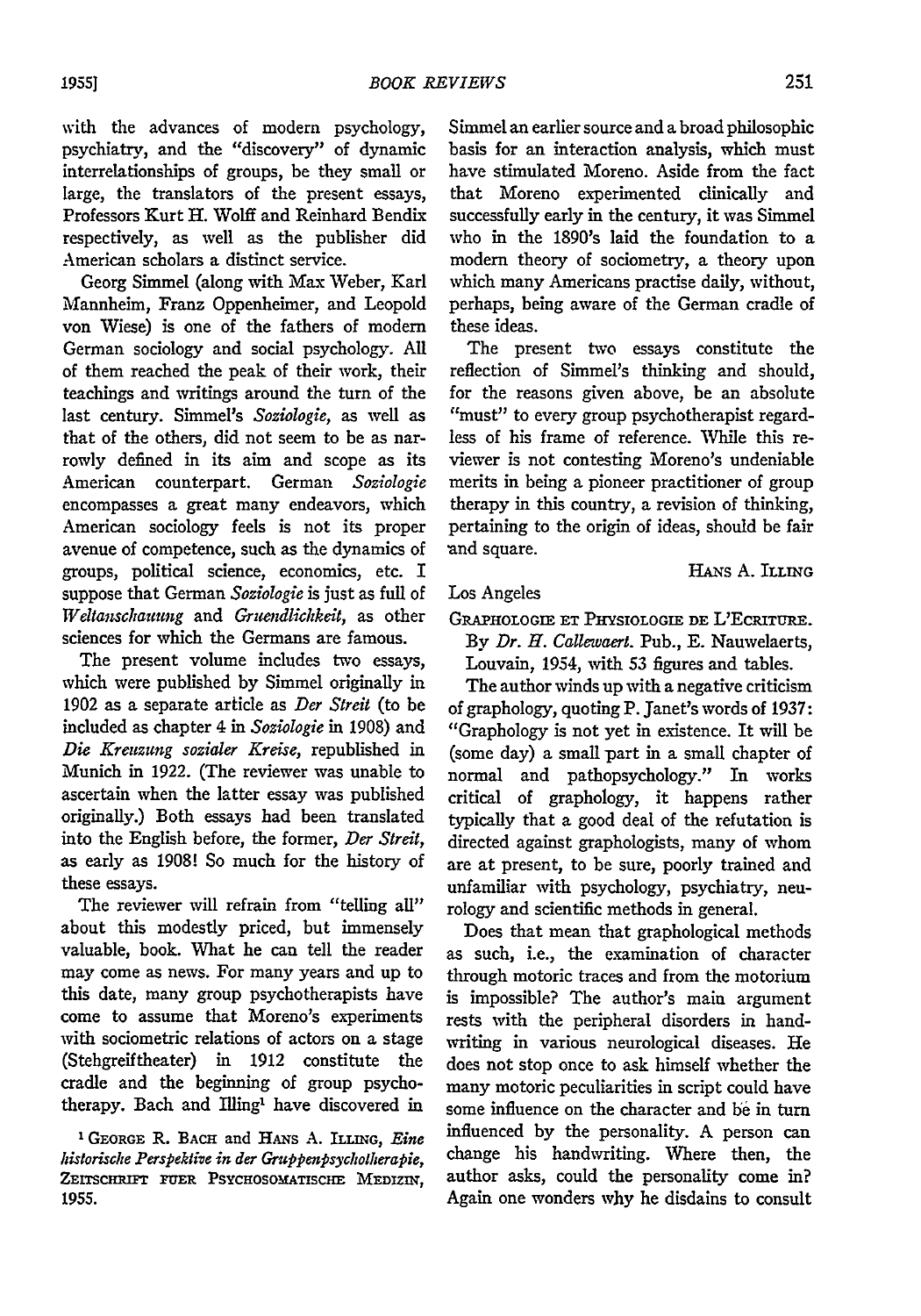the rich literature dealing with the so-called arbitrariness in handwriting. Two cases have been discussed by serious graphologists: (a) For what purpose are such changes made? (b) What traits remain unchanged throughout the change? Psychiatrists, in particular, have shown that these are the unconscious traits. Consulting older psychiatric literature, the author would have found Lomer's picture material showing the differences between manic and depressive phases expressed in this script. Changes in the social status may find their expression in the handwriting, and here again, it is the persistence of unconscious traits that captivates the interest of scientific minded graphologists.

Dr. Callewaert is, unfortunately, not even up to date on the neurological bases. No reference is made in his book to the studies of German neurologists such as Pophal, which open up new insights about the influences of the diencephalon on handwriting.

W. G. ELIASBERG

151 Central Park West, N. Y. City.

TRIAL OF RoLANm TRuE. Edited by *Donald Carswell.* 2nd ed.; London and Edinburgh, William Hodge and Company, Limited, 1954. Pp. 295, \$3.50.

Wary of juridical adventures, British courts still cling to outdated and medically meaningless criteria for legal insanity. That an accused may be both medically insane and yet legally responsible for his actions is a weird concept in the law of England which was originally set up under the so-called Mc-Naughton Case of 1843. This medico-legal paradox of applying an archaic forensic standard to a concern of modem psychiatry becomes noticeably apparent in the "Trial of Ronald True" where there was uncontroverted evidence that True was insane; nevertheless, a jury adjudged him guilty.

Ronald True's crime was the murder of a prostitute on March 6, 1922 in order to gain a small sum of money and some valueless jewelry. The defense set up for True was insanity, not a sudden, maniacal frenzy of homicide, but a chronic debility that made the accused in-

capable of reasonably understanding the heinousness of crime. Incontrovertible testimony from doctors spoke of the unconscious, of repressions, of psycho-sexual developments, of infantile regressions, of emotional conflictsconcepts which have no place in a legal formula propounded half a century before the birth of modern psychiatry. A judicial rule of 1843 could scarcely have taken cognizance of the terms about which the defense was most concerned: compulsions, anxieties, phobias, paranoid trends, manic-depressive psychoses, hysterias.

The prosecution made no attempt to dispute the psychiatric evidence. To the Crown the issue was clear: True was outwardly of normal intelligence; he had committed murder; he had crudely covered up his steps to avoid detection; and although mentally unbalanced, he was righteously responsible for what he had done. The same medical facts that indicated True's mental disorder to the defense were used by the prosecution to satisfy the jury that True was a depraved fiend who had callously killed and robbed a defenseless woman; and even though he were a madman, he was a responsible agent who knew at the time the act he was committing was wrong.

The "Trial of Ronald True" demonstrates that the legal concept of mental unsoundness has been stifled by the ignorance of 1843, that insanity is more than a negative term implying lack of sanity. The law governing the criminal lunatic must be brought up-to-date with the modern psychiatric view which treats insanity as a change in the over-all emotional and instinctive activities of man, with or without intellectual derangement. We must rid our legal code of the thought which Dr. Donald Carswell has cogently expressed in his introduction, that "when a man becomes insane, he does not cease to be human."

HAROLD M. HELFMAN

Baltimore, Md.

RE-EDUCATING THE DELINQUENT THROUGH GRoUp **AND COMUNITY PARTICIPATION.** By *S. R. Slavson.* Harper **&** Brothers, New York, 1954. Pp. xvi **+** 251. \$4.00.

Many years of professional activities in the